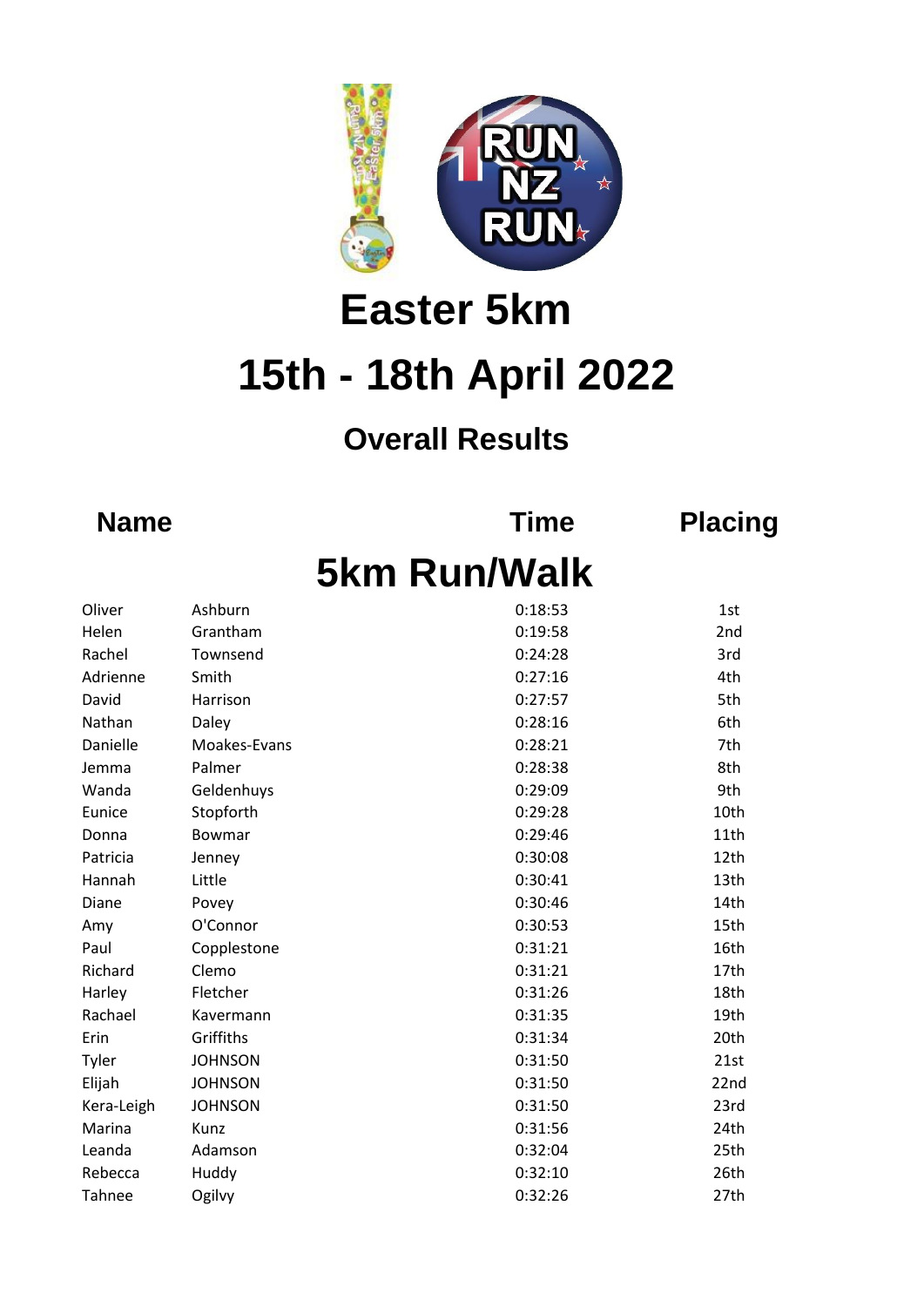| Kat                                      | Keelan           | 0:32:36 | 28th |
|------------------------------------------|------------------|---------|------|
| Karen                                    | Shaw             | 0:32:37 | 29th |
| Lisa                                     | McGrath          | 0:32:51 | 30th |
| Michelle                                 | Lawson           | 0:33:43 | 31st |
| Mahsa                                    | McCauley         | 0:33:45 | 32nd |
| J                                        | M Latimer        | 0:33:54 | 33rd |
| Cameron                                  | Donald           | 0:33:55 | 34th |
| Karla                                    | schmidt          | 0:34:08 | 35th |
| Mark                                     | Koopal           | 0:34:33 | 36th |
| William                                  | Omundsen         | 0:35:00 | 37th |
| Faith                                    | Welsh            | 0:35:00 | 38th |
| Helen                                    | Tate             | 0:35:12 | 39th |
| Courtney                                 | Marsh            | 0:35:31 | 40th |
| Jacki                                    | Ramson           | 0:35:38 | 41st |
| Kelly                                    | Daley            | 0:35:39 | 42nd |
| Ray                                      | Freeman          | 0:36:04 | 43rd |
| Beth                                     | Spencer          | 0:36:29 | 44th |
| Christine                                | Hall             | 0:36:40 | 45th |
| Anna                                     | Dawson           | 0:37:54 | 46th |
| Moira                                    | Lavender-Ashburn | 0:38:31 | 47th |
| Helen                                    | Ouwehand         | 0:38:37 | 48th |
| Bryn                                     | Carter           | 0:38:46 | 49th |
| Angie                                    | Carter           | 0:38:46 | 50th |
| Chelsey                                  | Cottrell-Teahan  | 0:39:37 | 51st |
| Helen                                    | Zurcher          | 0:40:06 | 52nd |
| Kim                                      | Pastars          | 0:40:07 | 53rd |
| Rachel                                   | <b>Brownlie</b>  | 0:41:09 | 54th |
|                                          |                  | 0:41:41 | 55th |
| <b>Tessa Coombs (Coombs</b><br>Elizabeth |                  |         |      |
|                                          | Omundsen         | 0:42:00 | 56th |
| Vicki-Lee                                | Tyacke           | 0:42:42 | 57th |
| Harald                                   | Hochmann         | 0:42:53 | 58th |
| Megan                                    | <b>Bigg</b>      | 0:44:01 | 59th |
| Yvette                                   | Tucker           | 0:44:17 | 60th |
| Megan                                    | Doran            | 0:45:11 | 61st |
| Sairoong                                 | Low              | 0:46:14 | 62nd |
| Luzette                                  | Van der Merwe    | 0:47:00 | 63rd |
| Danielle                                 | Grand            | 0:47:04 | 64th |
| Marina                                   | Wetere           | 0:47:06 | 65th |
| Susie                                    | Woodward         | 0:47:48 | 66th |
| Melanie                                  | Silcock          | 0:48:07 | 67th |
| Harrison                                 | <b>Bishop</b>    | 0:49:25 | 68th |
| Karyn                                    | Murray           | 0:49:28 | 69th |
| michelle                                 | mcgill           | 0:49:48 | 70th |
| Julie                                    | Sullivan         | 0:50:00 | 71st |
| Oliver                                   | Kirk             | 0:50:35 | 72nd |
| Priscilla                                | Kirk             | 0:50:35 | 73rd |
| Karen                                    | Ah Chong         | 0:50:46 | 74th |
| Julie                                    | Sullivan         | 0:51:00 | 75th |
| Maddi                                    | McGrannachan     | 0:51:00 | 76th |
| Wendy                                    | Mcgrannachan     | 0:51:00 | 77th |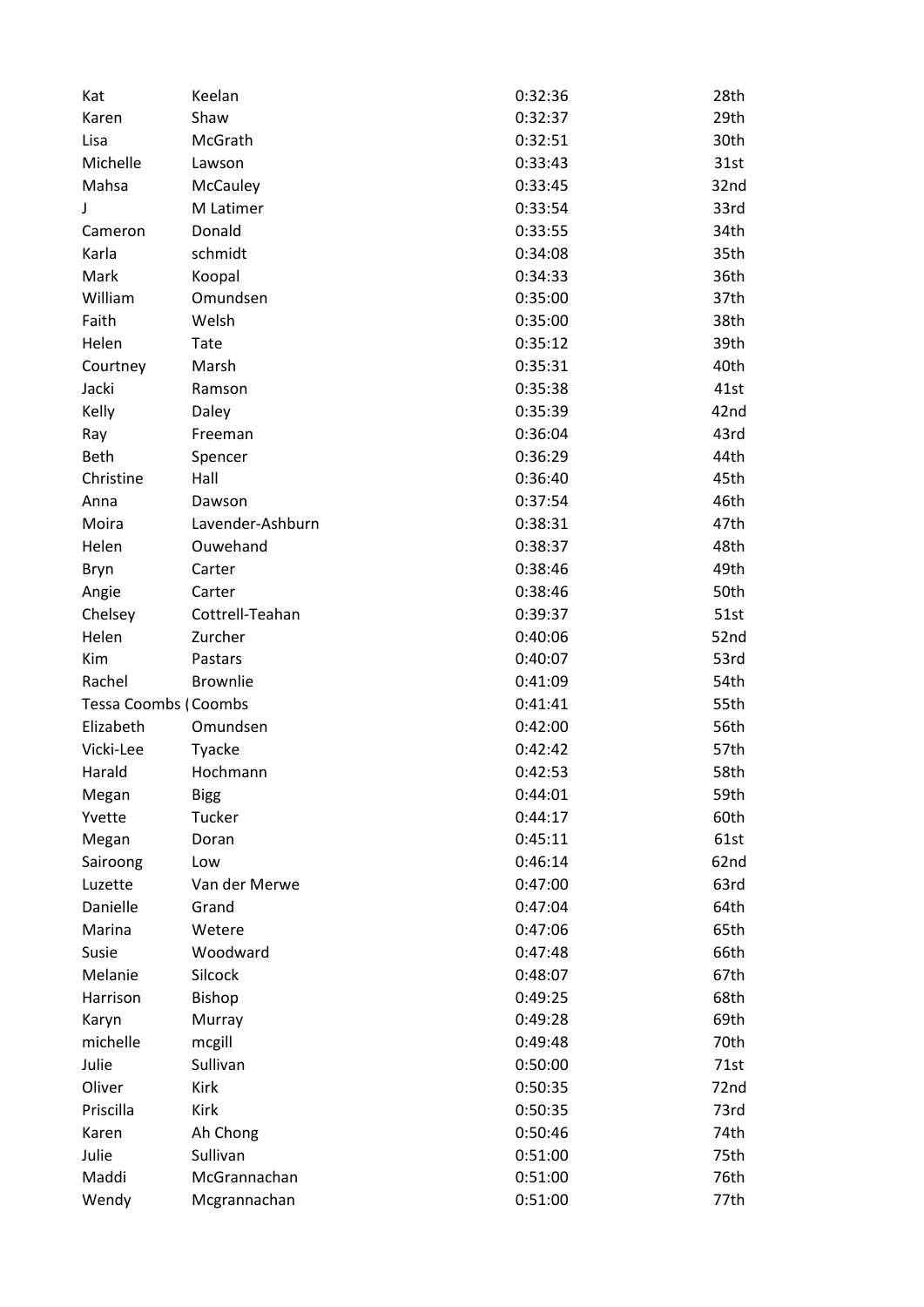| Samuel    | van Dyk         | 0:51:51 | 78th  |
|-----------|-----------------|---------|-------|
| Juanita   | McLellan        | 0:51:56 | 79th  |
| Rachel    | Meerkerk        | 0:52:21 | 80th  |
| Nga       | Hughes          | 0:52:22 | 81st  |
| Colleen   | Heward-Carmont  | 0:52:55 | 82nd  |
| Patricia  | Anderson        | 0:53:47 | 83rd  |
| Michelle  | Selby           | 0:54:06 | 84th  |
| Keri      | Duncan          | 0:54:16 | 85th  |
| Shelley   | Stewart         | 0:54:25 | 86th  |
| Eileen    | Collinson       | 0:54:27 | 87th  |
| Susan     | Jiwan           | 0:54:32 | 88th  |
| Gaye      | Lewis           | 0:54:53 | 89th  |
| Tracey    | Richard         | 0:55:02 | 90th  |
| Wendy     | <b>Bryant</b>   | 0:56:00 | 91st  |
| Heather   | Keep            | 0:56:05 | 92nd  |
| Julia     | Gladwin-Adamson | 0:56:37 | 93rd  |
| Sidonie   | Campbell        | 0:56:39 | 94th  |
| Karen     | Platzer         | 0:57:00 | 95th  |
| Vicki     | Koopal          | 0:58:30 | 96th  |
| Isobel    | Scott           | 0:59:50 | 97th  |
| Ariah     | Scheib-Prasad   | 0:59:56 | 98th  |
| Fiona     | Stodart         | 1:00:00 | 99th  |
| Doris     | Knoetze         | 1:00:06 | 100th |
| Meredith  | McEwan          | 1:00:20 | 101st |
| Leah      | McEwan          | 1:00:20 | 102nd |
| Donna     | Cutler          | 1:01:00 | 103rd |
| Dianne    | Neal            | 1:01:09 | 104th |
| Sophie    | Chandra         | 1:01:21 | 105th |
| Michelle  | Chandra         | 1:01:21 | 106th |
| Abigail   | Chandra         | 1:01:21 | 107th |
| Stephanie | Chandra         | 1:01:21 | 108th |
| Rhys      | Webster         | 1:01:24 | 109th |
| Leanne    | Mead            | 1:01:24 | 110th |
| Alicia    | Wilson          | 1:01:28 | 111th |
| Zachary   | Harris          | 1:01:50 | 112th |
| Mackenzie | Harris          | 1:01:50 | 113th |
| Priscilla | Harris          | 1:01:50 | 114th |
| Cassidy   | Bishop          | 1:02:03 | 115th |
| Lyn       | George          | 1:02:11 | 116th |
| Richard   | George          | 1:02:11 | 117th |
| Shelly    | Anderson        | 1:03:52 | 118th |
| Katie     | <b>Baxter</b>   | 1:03:52 | 119th |
| Allannah  | Goodwin         | 1:04:41 | 120th |
| Sheree    | Jansen          | 1:04:46 | 121st |
| Hans      | Jansen          | 1:04:46 | 122nd |
| Milli     | Carrington      | 1:04:48 | 123rd |
| Cohen     | Jeffery         | 1:05:00 | 124th |
| Aiden     | Jeffery         | 1:05:00 | 125th |
| Kirsty    | Farrant         | 1:05:05 | 126th |
| Khloe     | Goble           | 1:05:21 | 127th |
|           |                 |         |       |